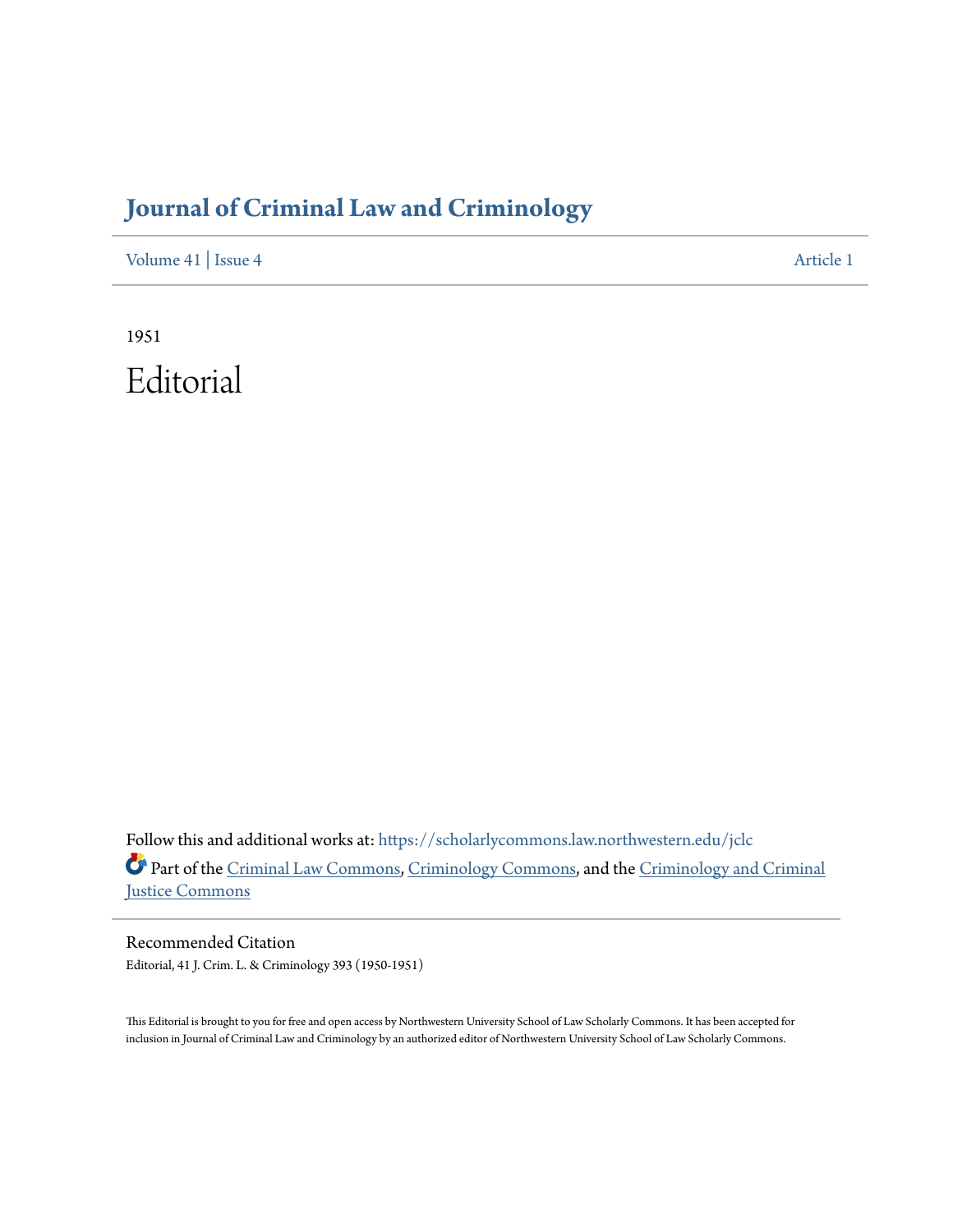NOVEMBER-DECEMBER, **1950 Vol.** 41, **No.** 4

## **EDITORIAL**

We have asked Professor Jerome Hall, of the Indiana University School of Law, to write an appreciation of his and our good friend and colleague, the late Professor Edwin H. Sutherland, who was one of our wise counsellors during many years.-THE EDITORS.

## EDWIN H. **SUTHERLAND** 1883-1950

Edwin H. Sutherland died suddenly on October eleventh. The previous afternoon he had attended a reception for several German students enrolled at Indiana University. The writer was also present, as were other colleagues, and all thought Sutherland was in excellent health and in unusually good spirits. The next morning he was the victim of a stroke or seizure and a hard fall, while walking from his home to meet a class in criminology. He was gone within the hour. The shock may be easily imagined. The many friends, colleagues, and students of Edwin Sutherland mourn their common loss. **All** knew him as a quiet, kindly gentleman, gifted with a sense of humor and a genius for forging strong bonds of affection and esteem.

On the surface the career of a scholar may seem uneventful and even dull. But deep inside, his life is often a ceaseless battle that summons no end of courage and, in a great scholar like Sutherland, an inexhaustible store of energy and fortitude.

The bare facts of his career are simple and impressive: born in Nebraska, August 13, 1883; graduation from Grand Island College in 1904, followed immediately **by** the beginning of an academic career at Sioux Falls College and at his Alma Mater; then the doctorate at Chicago in 1913, and suibsequently, a member of the faculties of the following institutions: William Jewell College (1913-1919), the University of Illinois (1919-1926), Minnesota (1926-1929), Chicago (1930-1935), and Indiana since 1935, where he was Chairman of the Sociology Department until 1949. He was relieved of administrative duties at that time and continued his teaching and research.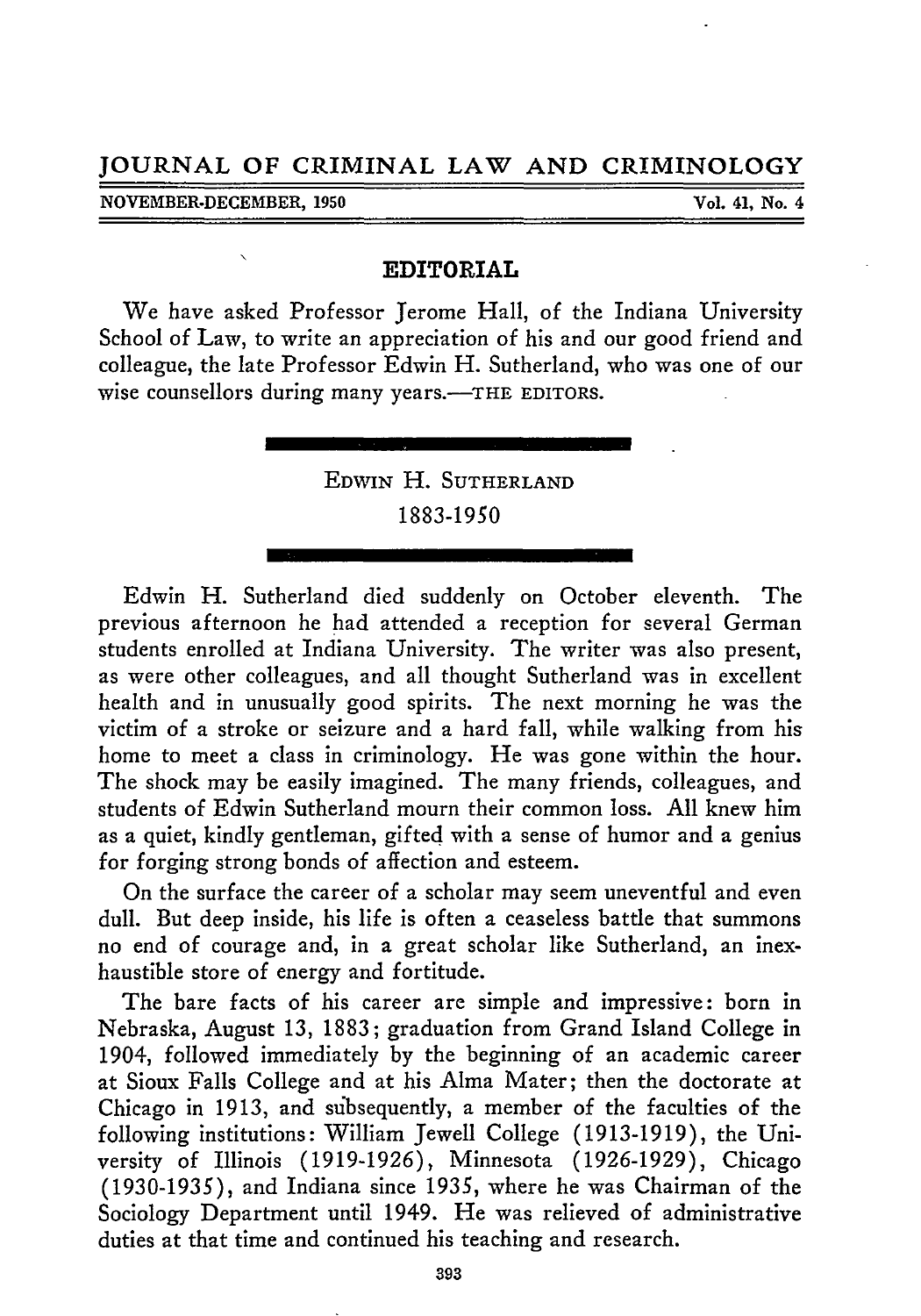## *JEROME HALL*

The integrity of the man shone through everything he did, and never more typically than in his refusal to be associated with certain measures that, from time to time, received wide publicity in the newspapers. He remained aloof, for example, from the agitation concerning sex offender laws. Instead of joining it, he pursued his researches on that problem and published his results in this **JOURNAL** (January-February, 1950) and in the AMERICAN JOURNAL OF SOCIOLOGY (September, 1950).

Sutherland's teaching was distinguished **by** an attitude of extraordinary objectivity and thorough inquiry maintained on a high level. He knew how to keep his feelings and personality from intruding into the discussion. The degree of his success in conducting classes and seminars represented a rare pedagogical achievement, and colleagues in various departments caught some of the spirit of Sutherland's method of encouraging student participation. In this way he influenced university teaching considerably.

An active member of a few scholarly organizations, Sutherland was President of the American Sociological Society in 1939, an Associate of the Bureau of Social Hygiene (1929-1930), and for many years a member of the Editorial Board of the **JOURNAL** OF CRIMINAL LAW AND CRIMINOLOGY.

Sutherland's eminence as a criminologist and his reputation in the United States and many foreign countries were built on the solid foundation of his published work. This is not the place for a critical appraisal of it nor, indeed, will a thorough estimate be possible until many years have passed. It is, of course, widely recognized that Sutherland's contribution to criminology is vastly significant. He has, in effect, raised fundamental challenges to accepted theory and until the relevant literature is published, it will be impossible to assess the full impact of his work on 20th century criminology. In any event, if influence on basic theory, rather than immediate acceptance or agreement, is the best measure of a scholar's work, **E.** H. Sutherland will long be remembered as one of very few criminologists of this century to win a lasting place in the annals of the discipline.

Sutherland's contribution transcends the significance of his specific theories on differential association, white collar criminality, etc. His *Principles of Criminology* (4th ed. 1947) set a high standard, and the very wide use of this book is an index of influence of the best sort which, however, cannot easily be measured. The *Principles* have been translated into several foreign languages, attesting to Sutherland's international reputation. There was evidence of this also in the number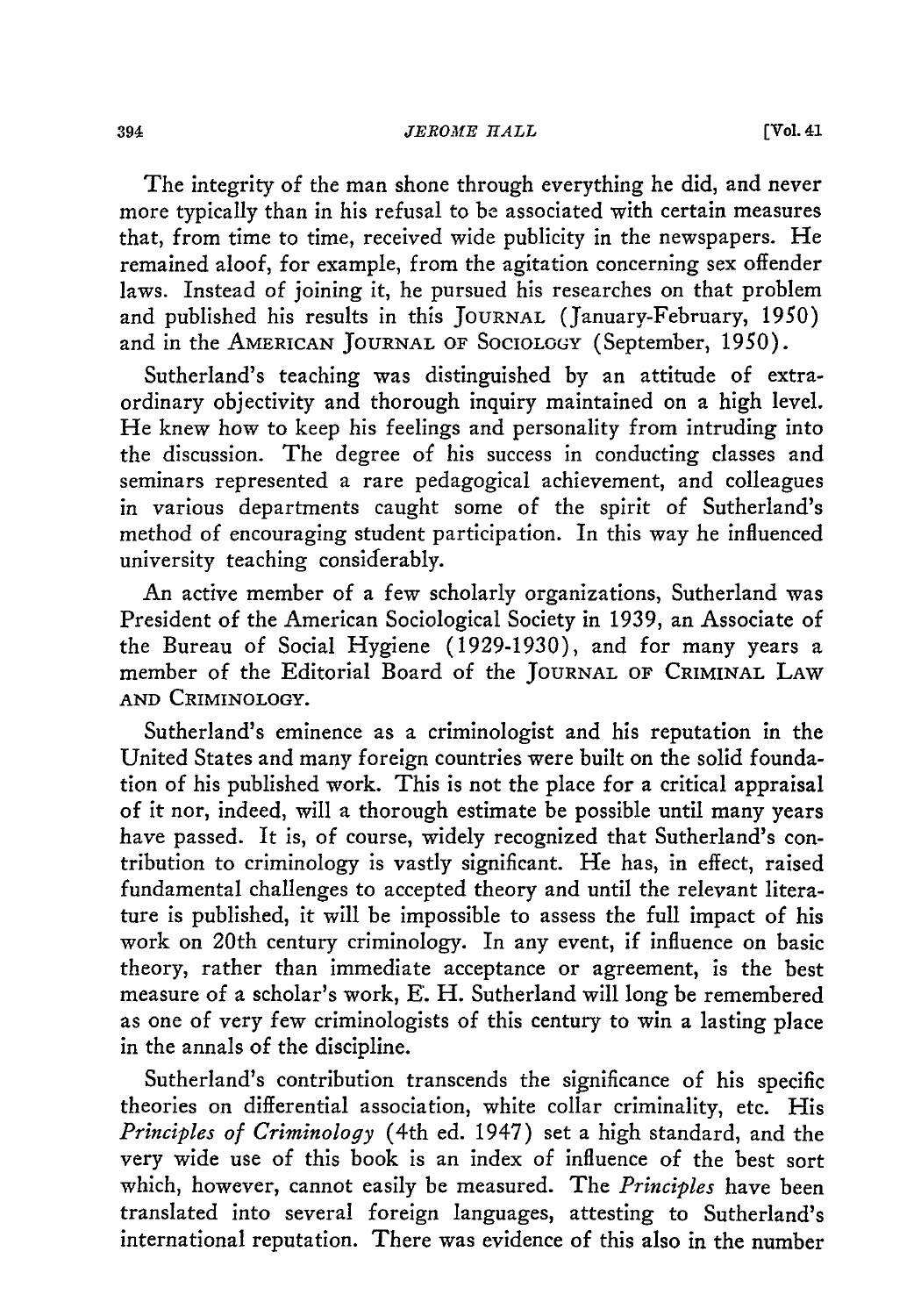of foreign criminologists who made special trips from the beaten paths connecting the large cities, in order to spend a day or two in Bloomington. Sutherland's other books were: *Twenty Thousand Homeless Men* (with Harvey Locke, 1936), *The Professional Thief* (1937), and *White Collar Crime* (1949). He also wrote several monographs and about *50* articles. All of it is thorough and thoughtful; much of it is provocative in the best sense.

In view of the fact that this JOURNAL from its very beginning has encouraged inter-disciplinary studies, mostly in the fields of law and criminology, this is the appropriate place to record Sutherland's contribution in that regard. His published work shows his familiar grasp of the criminal law. Although he was frequently a very sharp critic of the law and its institutions, the important fact is that he was a close student of the law, regularly spending much time in the Law Library; and he utilized that knowledge in his researches in criminology.

Other facts concerning Sutherland's interest in inter-disciplinary studies are not generally known, and their importance requires that they be recorded here. A goodly number of students who were criminology "majors" were regularly sent to the Law School to take the course in Criminal Law and Procedure. He also participated in planning the programs of students who were interested in the broad field of criminology, criminal law and administration. And, during the past six or seven years Sutherland had promoted a new development of much potential significance. As Chairman of the Department of Sociology he encouraged a number of graduate students to take a "minor" in law. What this may lead to ultimately is problematical, though the history of sociology, especially in Europe, suggests that legal studies, if pursued scientifically rather than vocationally, can be of the utmost importance for social science. Sutherland appreciated the possibilities and was willing to explore them.

This further evidence of his intellectual hospitality is perhaps the note on which these remarks should end. But it may well be added-that Sutherland's quiet personality, which encouraged every shade of opinion and permitted an open-minded use of any significant data, did not include any intellectual flabbiness or lack of resolution. Sutherland had a hard core of theory in his thinking which he defended without quarter or compromise. This coherence between the man and his scholarship was the product of complete honesty, integrity, and courage. It was the good fortune of social science that, having chosen the battleground of criminology for his life's work, Sutherland had an abundance of